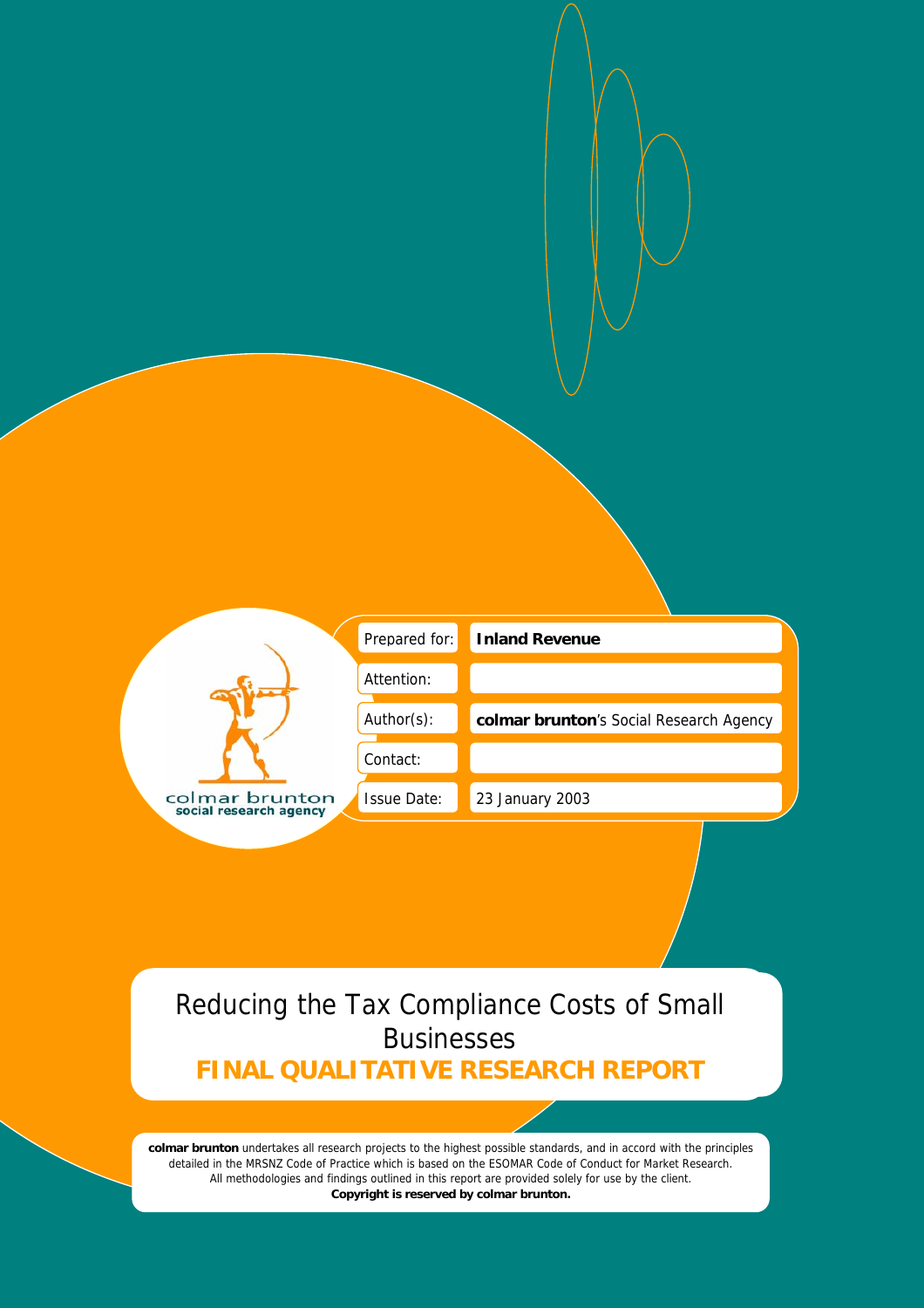At the request of the Minister of Revenue, Inland Revenue in partnership with Treasury, are looking at ways to reduce the compliance costs of small businesses. As part of a wider consultation process, Inland Revenue have commissioned **colmar brunton** to undertake both qualitative and quantitative research with businesses and tax agents to seek their input. This report presents the findings of the qualitative research.

A summary of the salient points is provided below.

## Barriers to small business success

Small businesses face a range of barriers to success in New Zealand. These include a general lack of knowledge and expertise in running a business, lack of capital, difficulties in recruiting and retaining suitable staff, difficulties in releasing unsuitable staff, and parental leave laws.

There are also a range of barriers that are directly related to the compliance demands of the following government departments: Inland Revenue, ACC, Statistics New Zealand, OSH, Ministry of Health; and the Resource Management Act.

These demands largely relate to the amount of time and paperwork required to comply as well as the perceived complexity of the regulations. The compliance costs associated with employing staff are felt to be particularly onerous with some businesses discouraging others from employing staff for this reason.

# Tax Compliance Costs

Small businesses face a range of tax-related compliance costs. These are:

- Penalties and interest. Small businesses' principal concerns are that the system does not differentiate between dishonest taxpayers and those that fall short of the mark due to 'honest' mistakes, and that the system seems to be out of proportion with the size of the business.
- Reliance on accountants. Small businesses feel that they need to use tax agents for a range of purposes (not restricted to year-end income tax return filing) because of the complexity of the tax system, a need to minimise the time they spend on things that are not 'core business', a desire to minimise their tax, and a fear of being penalised should they make mistakes in doing tax work themselves.
- The volume of returns, payments and information. This impacts businesses in terms of the time required to complete these tasks, but also in terms of contributing to a sense of feeling overwhelmed and anxious about their tax obligations. Some businesses specifically struggle with the number of different payment dates for different tax revenues.
- Difficulties in accessing knowledgeable staff. Businesses' perceptions of Inland Revenue's Call Centres are polarised. Some have had positive experiences while others hold very negative perceptions. The most common complaint relates to the waiting time.
- Inadequate Inland Revenue processes. Businesses experience frustrations with one-off processes and services that Inland Revenue provides when businesses start of stop ongoing operations, such as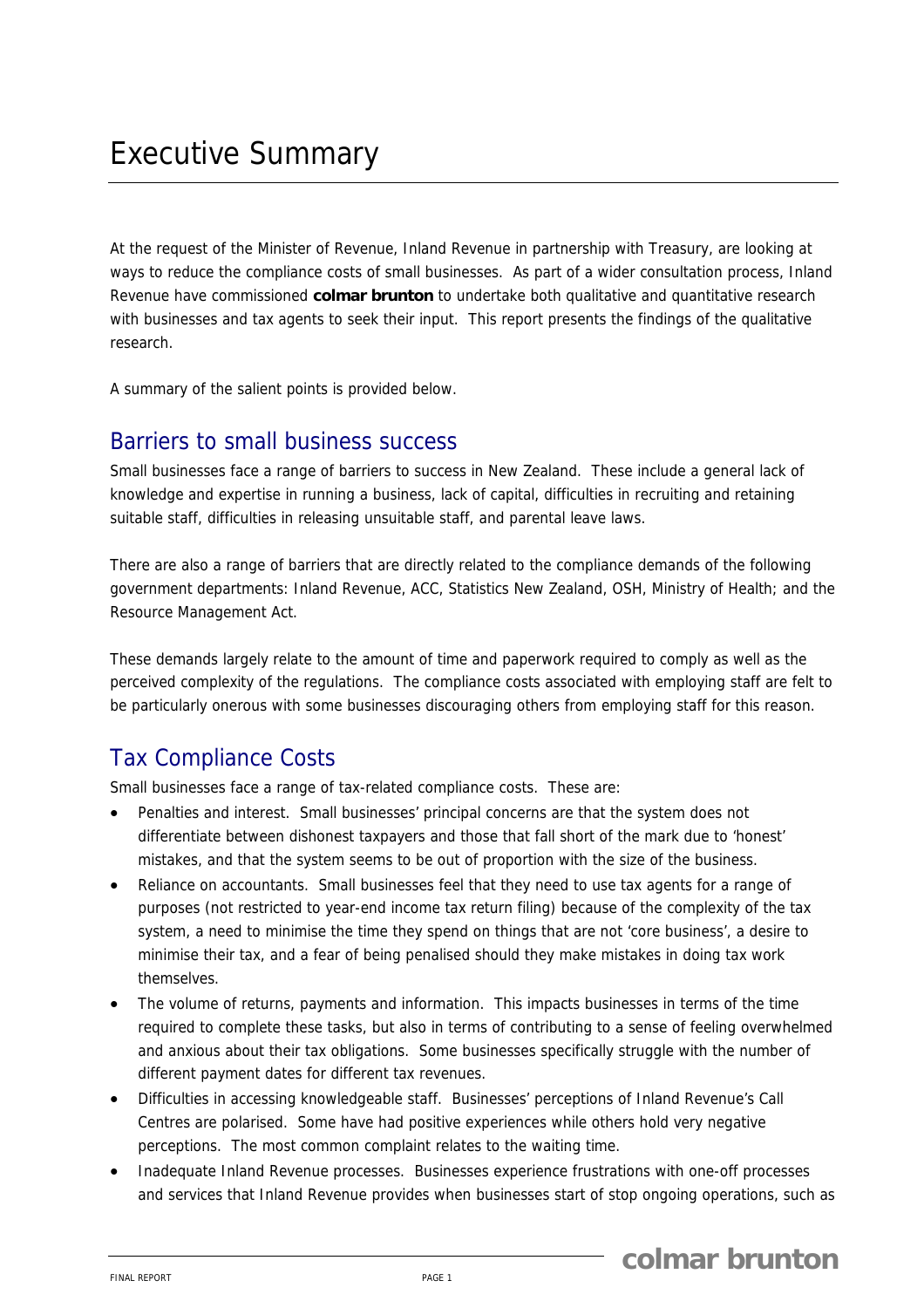continuing to receive GST returns after a company has deregistered. They also experience problems with processing or computer errors regarding steady state activities, e.g. incorrect statements of account.

- Provisional Tax and Use of Money Interest. Many businesses in this research project struggled to pay the three equal instalments of provisional tax due to significant cyclical and seasonal variations in their business income. Some needed to borrow finance to do this. Further, for those that have unpredictable incomes, exposure to Use of Money Interest is a large concern.
- Fringe Benefit Tax. Employers and tax agents alike strongly resent FBT. They perceive it to be both unfair and a very complicated tax to calculate. Many businesses avoid offering their staff fringe benefits because of this.
- Collecting child support payments. Employers resent having to collect child support payments as they feel that it is both an intrusion into the personal lives of their employees and incurs administration costs for which they are not reimbursed by the Government.
- Unpaid envelopes. Businesses regard the postage they have to pay on envelopes sent to Inland Revenue as a compliance cost. This issue is considerably bigger than the financial outlay of the stamps; it is considered to be unfair and unreasonable especially given the small business's role as an unpaid tax collector of GST and PAYE.
- Transacting electronically with Inland Revenue. This is not considered to be a compliance cost as such, but rather a favoured solution to overcome a number of compliance costs.

# Current practices

Businesses vary considerably in the way they approach their tax obligations from the highly organised and disciplined businesses that attend to their tax bookwork on a weekly basis to those that rarely plan ahead and tend to leave any tax work until just before a return is due.

Many businesses no longer feel that cashflow cycles exist. If there is a best time in the month for paying bills, this tends to be the end of the month when the majority of their customers have sent in payments.

# Reaction to possible solutions

## **Payment dates**

Having a common payment date each month for all revenue types has strong appeal to some customers as they feel the payment dates would be easier to remember. Preference, however, appears to be for a common date at the end of the month. The main disadvantage of a single payment date is perceived to be greater pressure on cashflow. Different payment dates has the advantage of spreading the demand on cashflow.

Retaining the current dates, but having a single date for penalties is generally perceived to be unnecessarily complex. Nevertheless, a few see merit in the idea as it would ease pressure in times of cashflow difficulties.

## **Statements**

Businesses value statements for two reasons. They enable businesses to 1) check that their transactions have been received and correctly processed by Inland Revenue and 2) check whether they have incurred any penalties. The value that businesses get from the current statements is significantly hampered by their perceived complexity and lack of timeliness.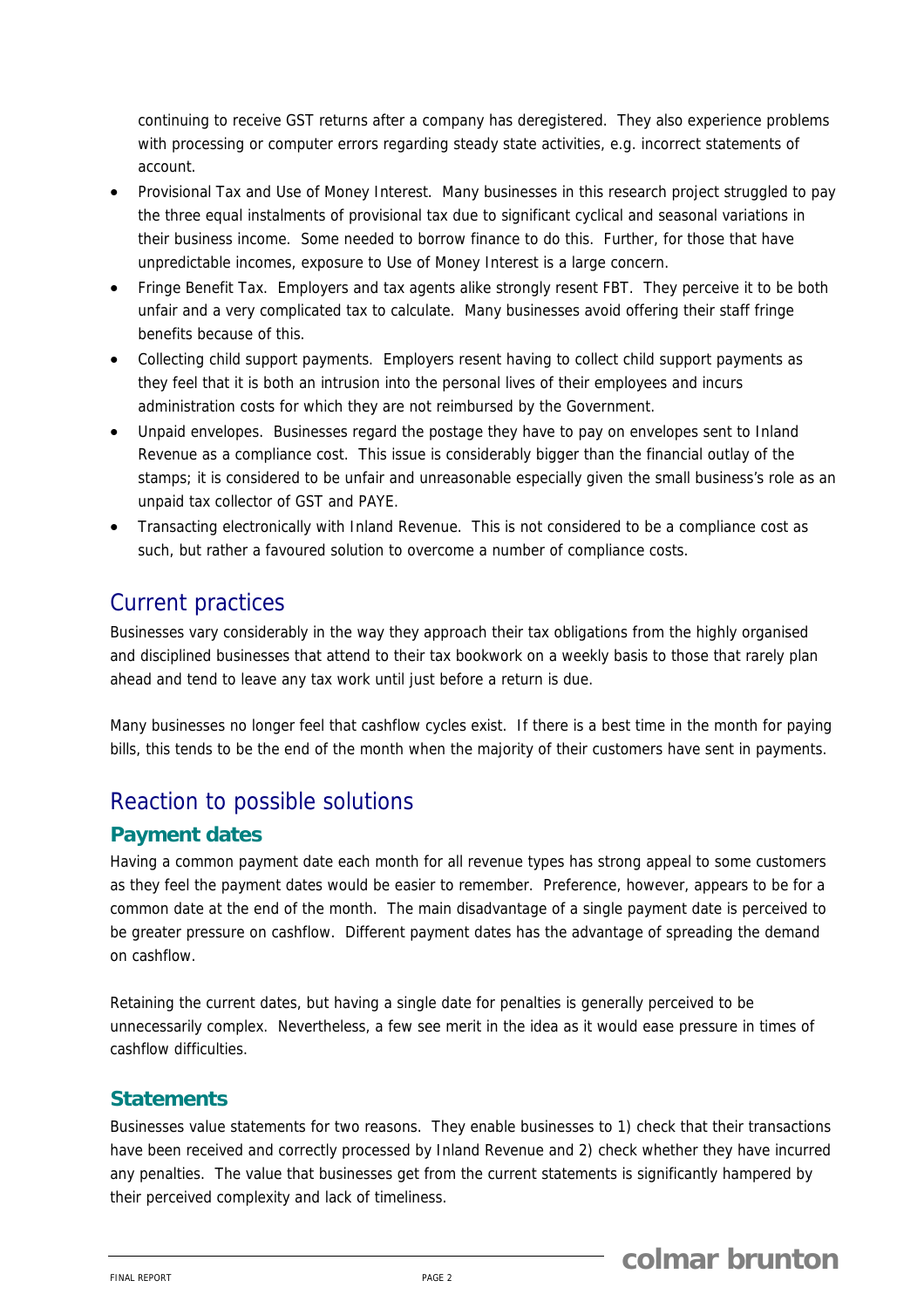One statement that covers all revenues does not appeal unless it is accompanied by other changes such as having one payment date (and in this case the statement would need to be monthly). Even so, some businesses would object to tax revenues being amalgamated on a statement as they operate separate filing systems for the different tax revenues.

### **Amalgamating tax revenues**

Larger employers advocate the amalgamation of all tax revenues so that the business pays set monthly amounts (via automatic payment). A reconciliation process would be required on an annual or more frequent basis.

## **GST and provisional tax**

#### **Filing frequencies**

Businesses are strongly reluctant to consider less frequent filing of GST returns as they fear becoming less disciplined in doing their tax bookwork and are concerned that they will be tempted to spend the money for other purposes.

Some businesses favour more frequent provisional tax returns and payments as it has the potential to ease cashflow difficulties (i.e. there is less temptation to spend the money on other things). However, others feel that this could potentially worsen their cashflow situation as shorter provisional tax periods mean a higher probability that a tax period will include a month or two with high income levels.

Filing GST six monthly or annually, but with monthly automatic payments does not appeal because businesses dislike the uncertainty that would be introduced by the need to reconcile at the end of the period.

#### **Tying provisional tax to GST**

Businesses with significant seasonal or cyclical variations in their business income strongly favour the concept of paying provisional tax and GST together by using last year's tax liability and total sales to determine a rate for paying provisional tax in the current year.

The main reservation with this concept relates to whether turnover on its own sufficiently reflects profit. Some would like to see labour costs, large asset sales, shareholder payments and interest on loans brought into the equation. Nevertheless, both tax agents and businesses generally agree that the proposed system is superior to the current system of provisional tax payments. Further, there is an acknowledgement that changing the concept to incorporate other costs could be overly complex and defeat the initial intent.

A common suggestion is to remove the safe harbour component by replacing the 105% in the formula with 100%.

### **Voluntary provisional tax payments in first year of business**

Paying provisional tax payments in the first year of business in return for a discount holds appeal as it removes the 'double hit' businesses face in their second year of business when they have to pay income tax for the first year and commence provisional tax payments for the second year. The strength of the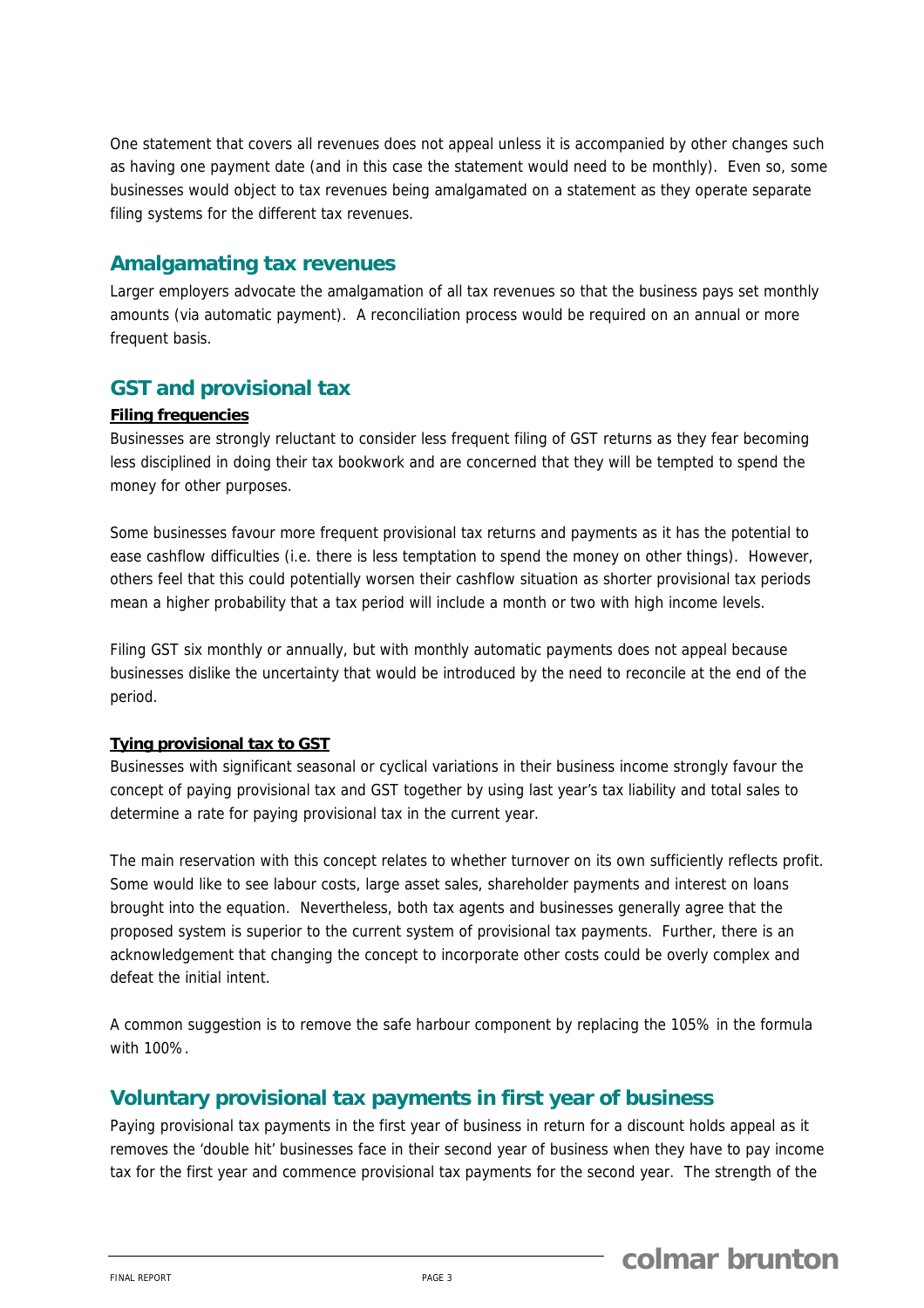appeal depends on the size of the discount. The main perceived problem with this concept is the difficulty a business will have in estimating their first year's income.

## **PAYE and FBT**

#### **Using a payroll company**

Small employers see little benefit in using a payroll company. They feel that it would take just as long to prepare the information for the payroll company as it would to do the entire task themselves.

#### **Paying PAYE every two months**

Some small employers like the idea of paying PAYE on a two monthly basis as this is perceived to result in less paperwork. Conversely, others including tax agents feel there is a danger in businesses being less disciplined in their bookwork if returns only have to be filed every two months.

#### **Incorporating fringe benefit information on EMS**

Larger employers favour incorporating fringe benefit information with the employer monthly schedule to enable Inland Revenue to take responsibility for doing the complex calculations, but only if Inland Revenue provide documentation that explicitly shows how the fringe benefit tax was derived.

## **Advisory Service**

Inland Revenue's advisory service is well regarded. However, the key issue is lack of follow-up support. Businesses would also like to see Inland Revenue being proactive in offering the service in a range of situations. These include instances when a business makes a mistake in their GST return and when new initiatives are introduced.

### **E-enablement**

#### **Transacting electronically**

There is much support, and in some cases enthusiasm, for Inland Revenue's direction in the area of e-enablement. Even among those that do not currently see electronic transactions as appropriate or relevant to their business, many are resigned to this being the way of the future.

Key barriers to transacting electronically include lack of hardware and software capability, a lack of knowledge and confidence in using computers generally as well as a lack of understanding of how the options work, for example, whether an ir-file user can review a file after they have sent it.

There is a number of ways in which Inland Revenue can support and encourage businesses to transact electronically. These include offering an advisory service whereby an Inland Revenue staff person provides training on the new products (and if necessary set their computer up to facilitate the task), providing Inland Revenue approved software packages, and assurances about security.

#### **Corresponding on-line**

Corresponding on-line with Inland Revenue staff appeals strongly to some small businesses. The main benefit is time related; users can avoid Call Centre waiting times and can correspond outside of Call Centre hours. There is an expectation that a question would be acknowledged immediately and usually answered within 24 or 48 hours, and a desire for the Inland Revenue person responding to the email to provide their contact details should a follow-up telephone call be required.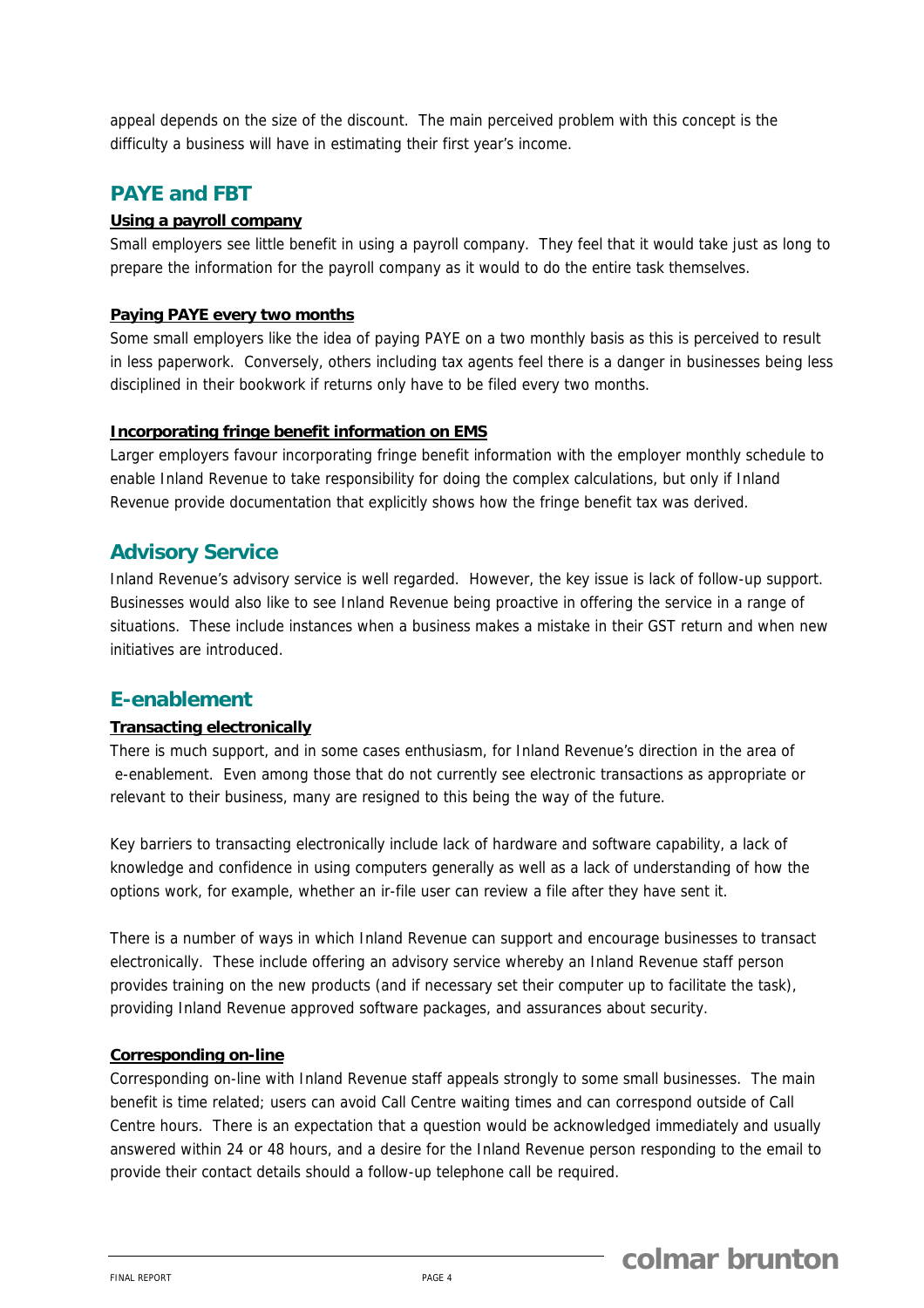Agents are less keen on corresponding on-line principally because they are satisfied with their alternatives of the Agentline and their Account Manager. Also, tax agents are not likely to be strong advocates of their clients corresponding with Inland Revenue on-line as some agents discourage direct contact with Inland Revenue of any type.

#### **Accessing account information on-line**

This option also holds considerable appeal for some as it is perceived to have the potential to provide more up-to-date information than the current statements. For this option to be implemented effectively, however, businesses urge Inland Revenue to present the information in a simple and clear way (in contrast to the current statements).

#### **On-line tools for complex calculations**

Reaction to this concept is somewhat mixed. On the one hand, access to a mechanism that provides a binding decision is appealing. However, businesses and tax agents are unsure about the reliability of such tools, especially the ability of the tools to cope with a multitude of individual circumstances and scenarios.

### **Unpaid tax collector role**

There are three areas in which Inland Revenue can better recognise the unpaid job that businesses do in collecting GST and PAYE on behalf of the Government: penalties and interest; service delivery; and ways of showing appreciation.

#### **Penalties and interest**

The ideal penalties and interest system recognises taxpayers' past histories, rewards taxpayers who exhibit 'good behaviour', assumes taxpayers are innocent until proven guilty, educates people who make 'honest' mistakes rather than punishing them, is flexible enough to cater for special circumstances, and has appropriate systems in place to encourage people to comply. Practical examples of these principles are a type of credit rating which allows the taxpayer to 'slip up' once or twice if their past history has been good, tax discounts for on-time payment, and Inland Revenue sending businesses email reminders.

The new system (encompassing both the April and December changes) is considered to be more lenient and is therefore generally well received. Small businesses particularly like the allowance for filing one employer monthly schedule late. One aspect disliked is the \$250 late filing penalty for any subsequent schedule filed late within 12 months. Businesses feel that the \$250 is too high for small businesses and too low for large businesses. The penalty should be proportional to the size of the business.

#### **Service delivery**

Businesses feel that Inland Revenue can better recognise their role as an unpaid tax collector by offering businesses the following:

- Advisory visits (not just new businesses)
- **Seminars**
- Account Managers
- The full name of the Inland Revenue staff person when a business calls Inland Revenue.

#### **Showing appreciation to small businesses**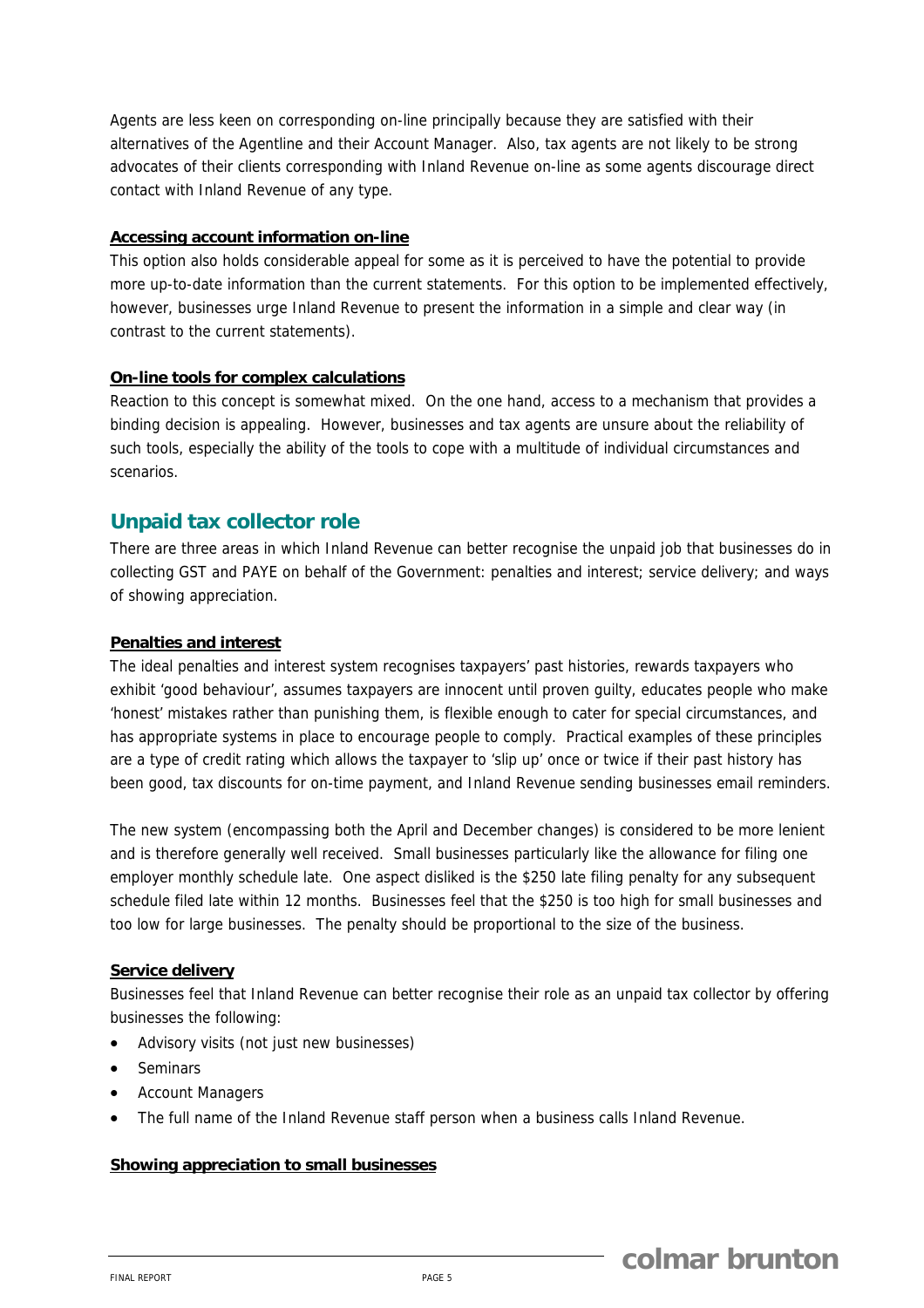Businesses have many suggestions for how Inland Revenue can show their appreciation of small businesses. Participants in this research were most enthusiastic about pre-paid envelopes, a fairer penalty and interest regime, a 'thank you' letter, and some form of tax discount.

## **End of year adjustments/costs**

Tax agents favour:

- increasing the threshold below which trading stock does not have to be valued from \$5,000 to around \$10,000
- increasing the threshold below which new assets can be expensed from \$200 to \$500 or \$1,000.

Tax agents see little benefit in the introduction of a threshold whereby if a business's combined value of debtors and creditors fell below it, they would not be required to adjust for it in their end-of-year tax calculations. Some tax agents believe a more pertinent issue is the period of time that needs to have passed before bad debt can be written off.

They also see no benefit in a concept whereby shareholder employees, partners etc stop filing returns if their income is subject to withholding tax by the parent entity. This is because tax agents tend to do both the company and shareholder returns at the same time (and then lump any amounts together and write one cheque to the company). They are also perplexed as to how they would know what rate to deduct the withholding tax at as they would not know the tax rate of the end-recipient.

# Tax agent issues

Tax agents are frustrated with a number of aspects of Inland Revenue's processes that result in a waste of their time (and their clients' time). Examples include Inland Revenue transferring amounts into the wrong period and wrong accounts, NOPAs (Notices of Proposed Adjustments) not being processed as requested, and incorrect statements of account and assessment.

Likewise, there are a number of policies that cause frustration. For example, the rules that apply to amending returns (e.g. GST returns). Because of the cost and effort required to amend GST returns, tax agents sometimes recommend their clients ignore the error, rectify it in the next return, and hope that an Inland Revenue audit doesn't pick it up.

Tax agents suggest a number of ways in which Inland Revenue can better support them. These include greater ability to transact with Inland Revenue electronically, more agents meetings and seminars, and for their Account Manager to make personal visits.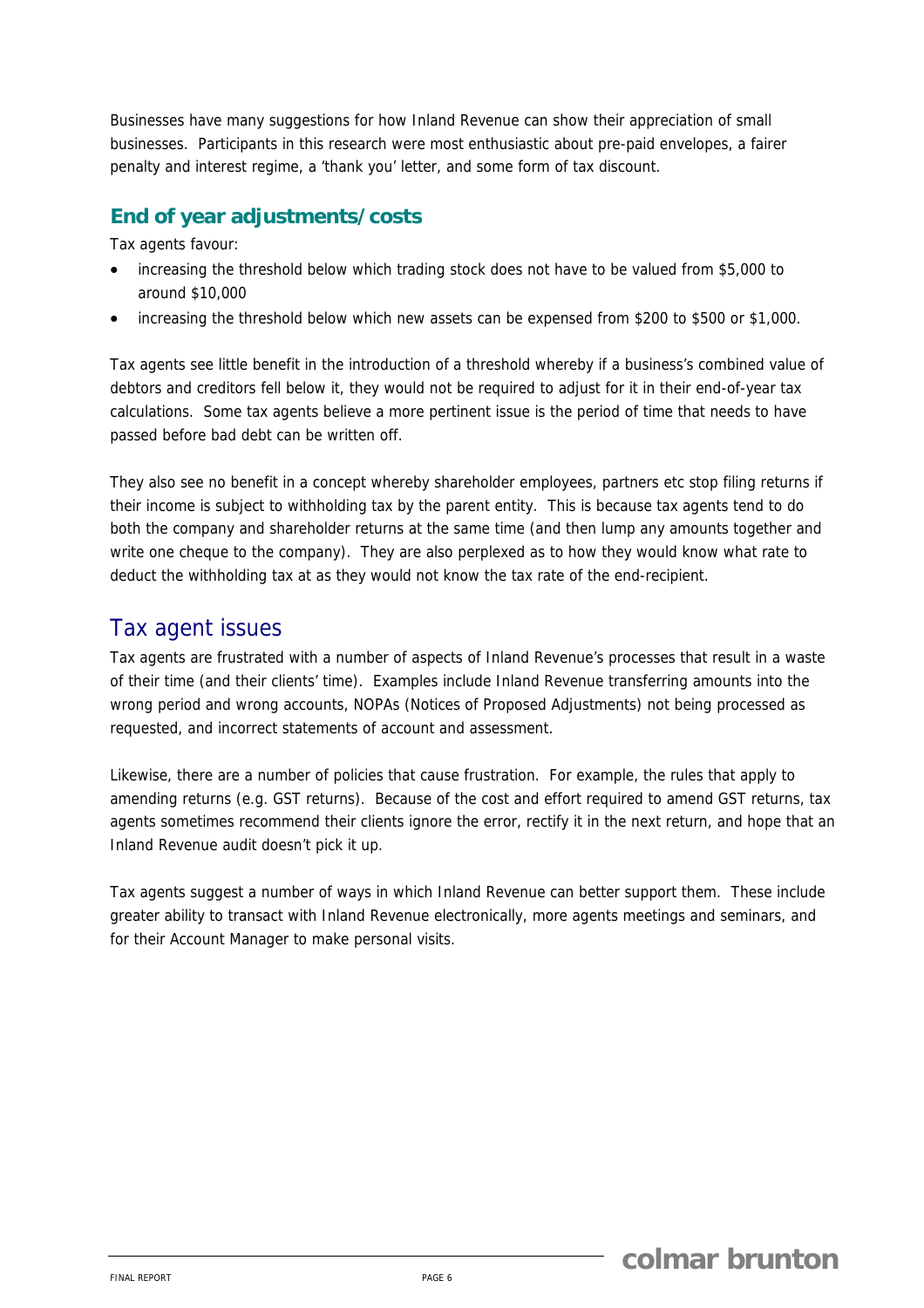# **Conclusions**

Research recommendations will be formulated once the quantitative phase of this research project has been completed. However, the qualitative research points to a number of issues that we feel are pertinent to address here - in particular, the factors involved in a successful programme of change.

## **A number of opportunities exist to reduce tax-related compliance costs**

This research indicates that there is a number of proposed initiatives with strong appeal. For example:

- Tying GST to provisional tax
- E-enablement products
- Having one payment date per month
- Transferring the responsibility of calculating FBT to Inland Revenue.

(The quantitative research will provide clearer direction on the size of these opportunities).

These initiatives appear to have the potential to significantly reduce the tax compliance costs of small businesses in terms of time, cost and worry. Other ideas, such as prepaid envelopes, may not involve big changes to the tax system, but are gestures of goodwill that have the potential to make a positive impact on small businesses' perceptions of Inland Revenue including the value that they perceive the Department places on the small business community.

This research has highlighted a number of key challenges for Inland Revenue in implementing a programme of change. Indeed, we believe the following issues are critical to the success of the programme.

### **Small businesses desire flexibility**

A strong theme in this research is the desire for Inland Revenue to be flexible.

"Flexibility…you can't have strict down the line rules because there is always something that fits outside of them and there is always a situation that occurs in businesses that throws all the good plans out the window." (Small business)

Flexibility is also about recognising that small businesses are not all alike. They differ not only in terms of the physical and financial characteristics of their business, but also in terms of the approaches they take to their bookwork and their levels of confidence, knowledge and anxiety.

This has a number of implications. First and foremost, small businesses (and tax agents) call for new initiatives to be optional. Providing options is not just about acknowledging that new initiatives may not meet the business needs of some businesses. It also recognises that some businesses are strongly resistant to change because the current system is familiar and they are fearful of any change. (The types of support that these businesses require in taking on new initiatives are different to those required by businesses that are keen to embrace change; this is addressed later in this section).

Herein lies a dilemma. Whilst businesses demand options, there is a real danger of overwhelming businesses with 'yet more options'. This could lead to businesses feeling like the 'load' is heavier than it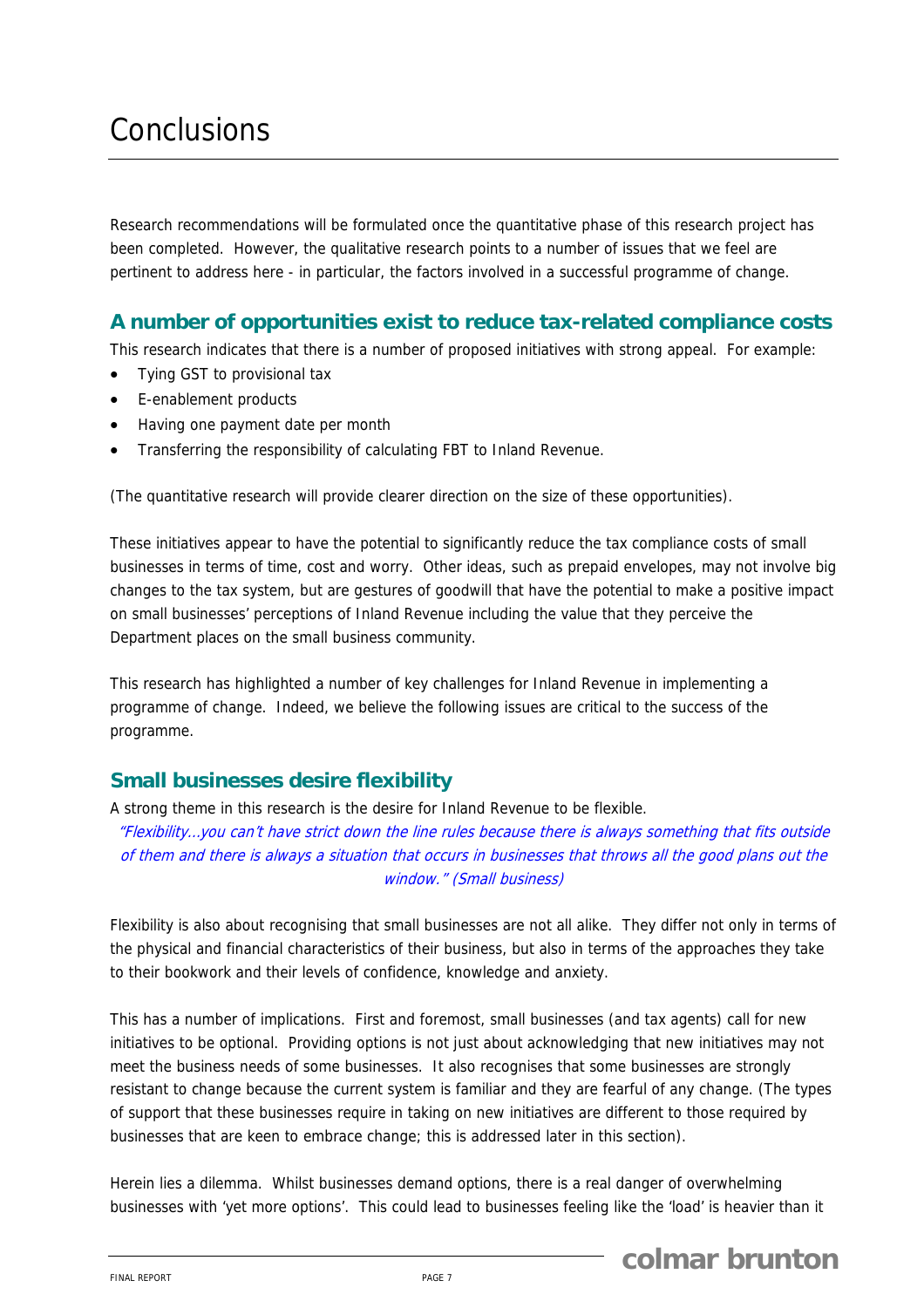was before the changes (this is a fear of the Reassurance Seekers and the Reluctant Acceptors). Inland Revenue will need to consider these opposing tensions carefully for each proposed initiative.

## **Different needs require different types of support**

Further, for any initiatives to be implemented successfully, Inland Revenue must deliver different types and levels of support to cater for different needs. Small businesses vary in the level of anxiety they experience in dealing with tax and Inland Revenue and the extent to which they feel their relationship with Inland Revenue is an equal one versus Inland Revenue being in control. This is also closely linked to the extent to which businesses embrace or resist change.

Four different sets of small business needs are illustrated in the following diagram.



Let's take the Reassurance Seeker as an example. These businesses lack knowledge and confidence in dealing with tax. Hence, they tend to be quite dependent on their tax agent. Although resistant to change, because they fear not being able to cope, the Reassurance Seeker can see potential benefits to their business in a number of the proposed initiatives. However, to cope with taking up these initiatives they will need to be walked through the change process step by step. Their driving need to is to feel supported and reassured in the process of change. One of the best ways that this can be achieved is via a face-to-face visit from an Inland Revenue person. In this way, Inland Revenue can build the Reassurance Seeker's confidence and show that the Department is willing to listen.

Not all businesses will need or want advisory visits, for example the Outcome Focused. However, this research indicates that the need appears to be greater than the current service currently caters for. This research therefore has significant implications in term of expanding Inland Revenue's Advisory service.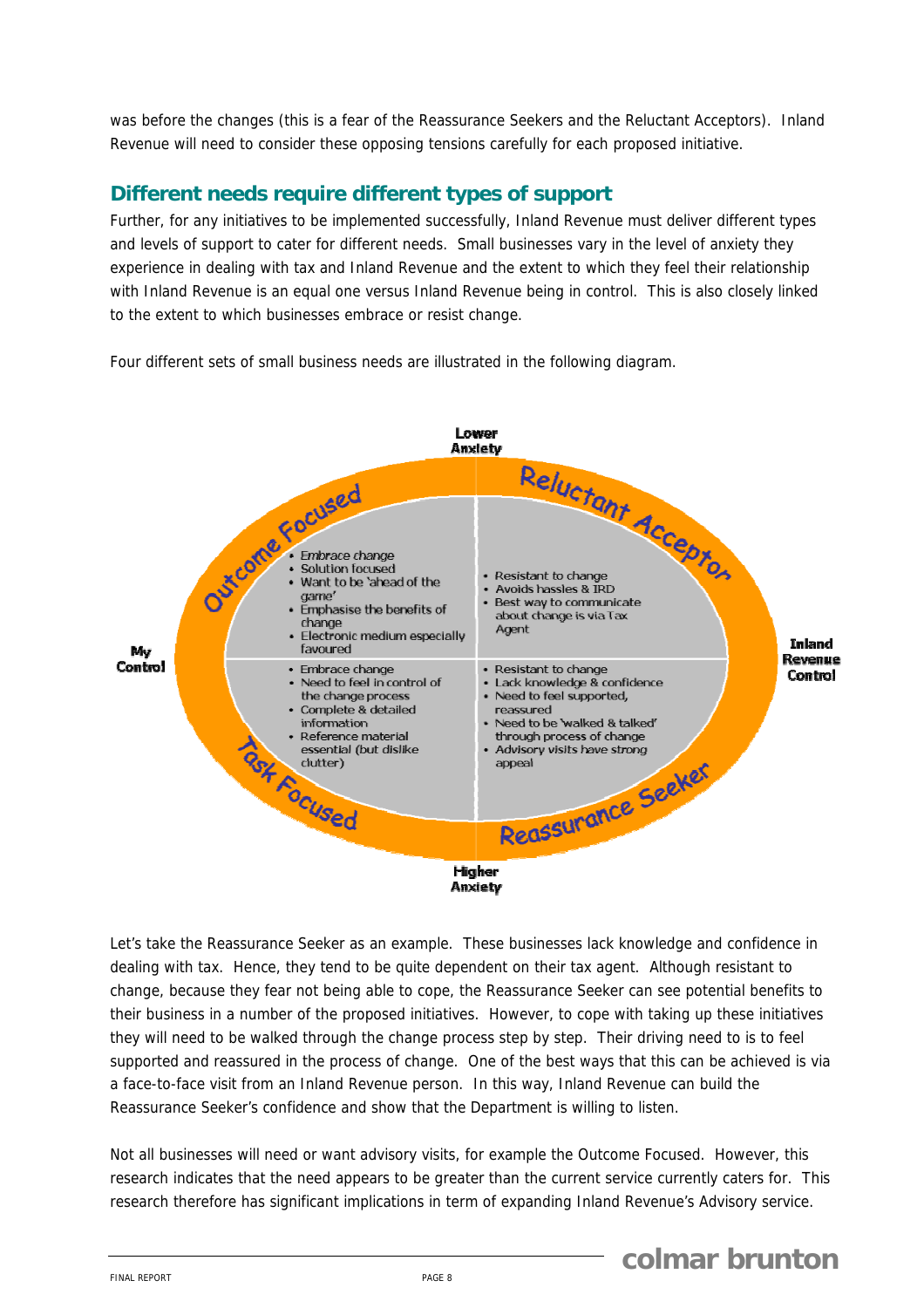In addition, there may be a need to upskill Advisory service staff to be able to effectively assist businesses with the e-enablement initiatives.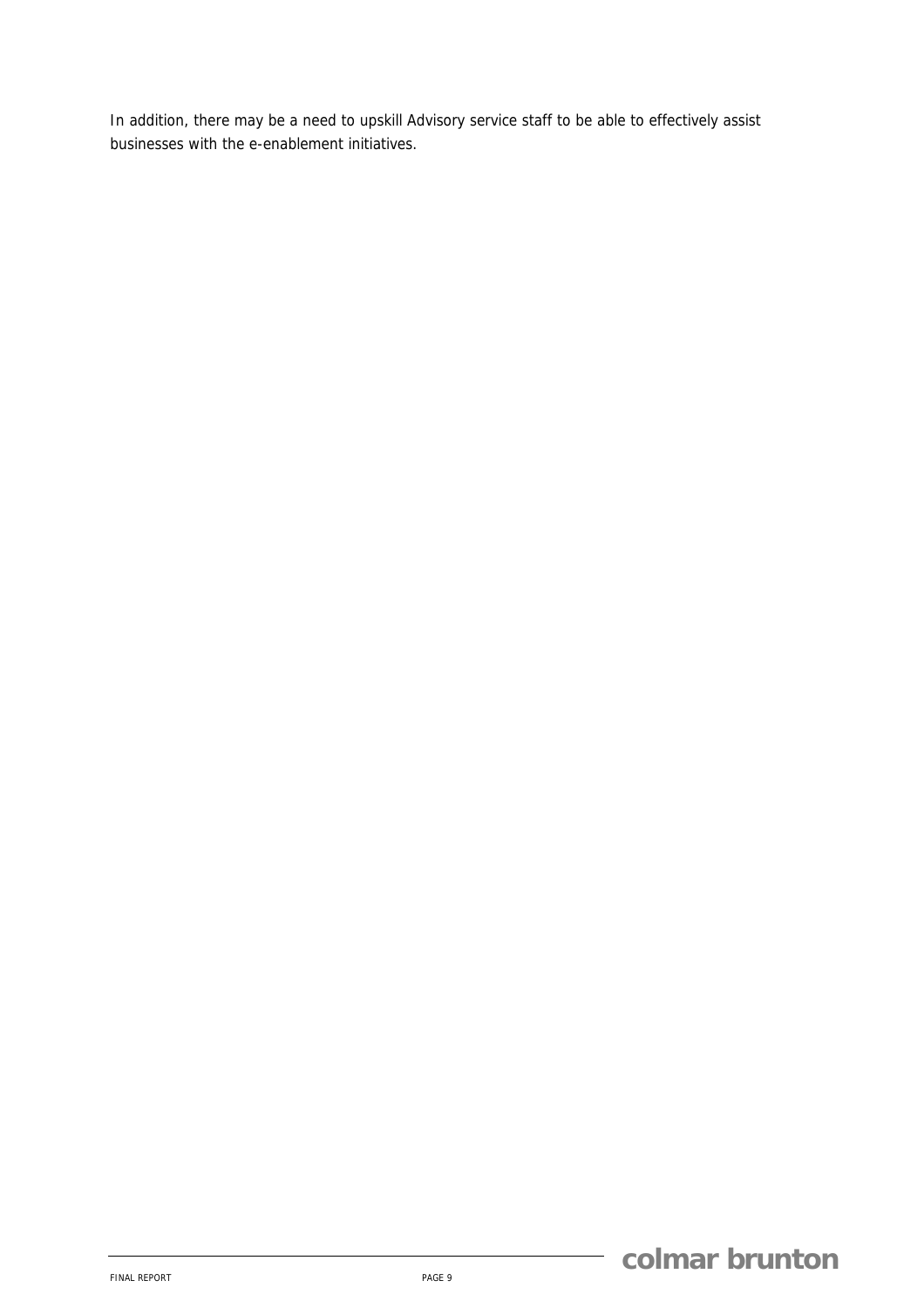# Background and Objectives

Inland Revenue, in partnership with Treasury, is embarking on a major exploration into ways of reducing the compliance costs of small businesses. This exploration is at the request of the Minister of Revenue and is in line with Inland Revenue's Statement of Intent; in particular that Inland Revenue's desired future involve taxpayers meeting their obligations of their own accord – and Inland Revenue making this easy.

From previous research, Inland Revenue has identified the following areas where compliance cost reductions could be made for small business:

- 1. The time involved in completing the sheer volume of returns and payments that businesses must send to Inland Revenue each year (steady state activity)
- 2. The 'one-off' processes and services that Inland Revenue provides when business start or stop ongoing operations (exceptions to steady state)
- 3. Concern that the penalties and interest regime don't have regard to the businesses (generally good) compliance history, or acknowledge their "unpaid tax collector" role
- 4. Prompt access to knowledgeable Inland Revenue inquiry services staff
- 5. Greater ability to transact tax business electronically
- 6. The costs incurred in acquiring accounting services for year-end Income Tax return filing. These costs are primarily incurred for the precise profit determination required by tax law, but this level of accuracy is often superfluous to small business information needs.

It is envisaged that a comprehensive approach and mix of interventions will be required including improvements to administrative processes and greater use of electronic technology, as well as legislative changes.

Inland Revenue are undertaking a consultation process with the business community to seek their input. Primary research with businesses and tax agents is one component of this consultation process. Inland Revenue have commissioned **colmar brunton** to undertake two primary research phases: qualitative and quantitative research with both small businesses and tax agents.

The broad objectives of both phases of the research are to:

- 1. understand and prioritise common tax-related compliance cost issues, as perceived by small business operators
- 2. identify and discuss possible solutions to those small business tax-related compliance cost problems
- 3. understand compliance cost problems specific to those business operators who have recently ended or set up a new operation or entity
- 4. identify barriers to the implementation of new electronic solutions to be offered by Inland Revenue, and how these might be overcome
- 5. determine probable take up rates of any solutions that Inland Revenue is able to offer to reduce compliance costs.

Note, the prioritisation of tax-related compliance cost issues and an estimation of the probable take-up rates of specific initiatives will be addressed in the quantitative research phase.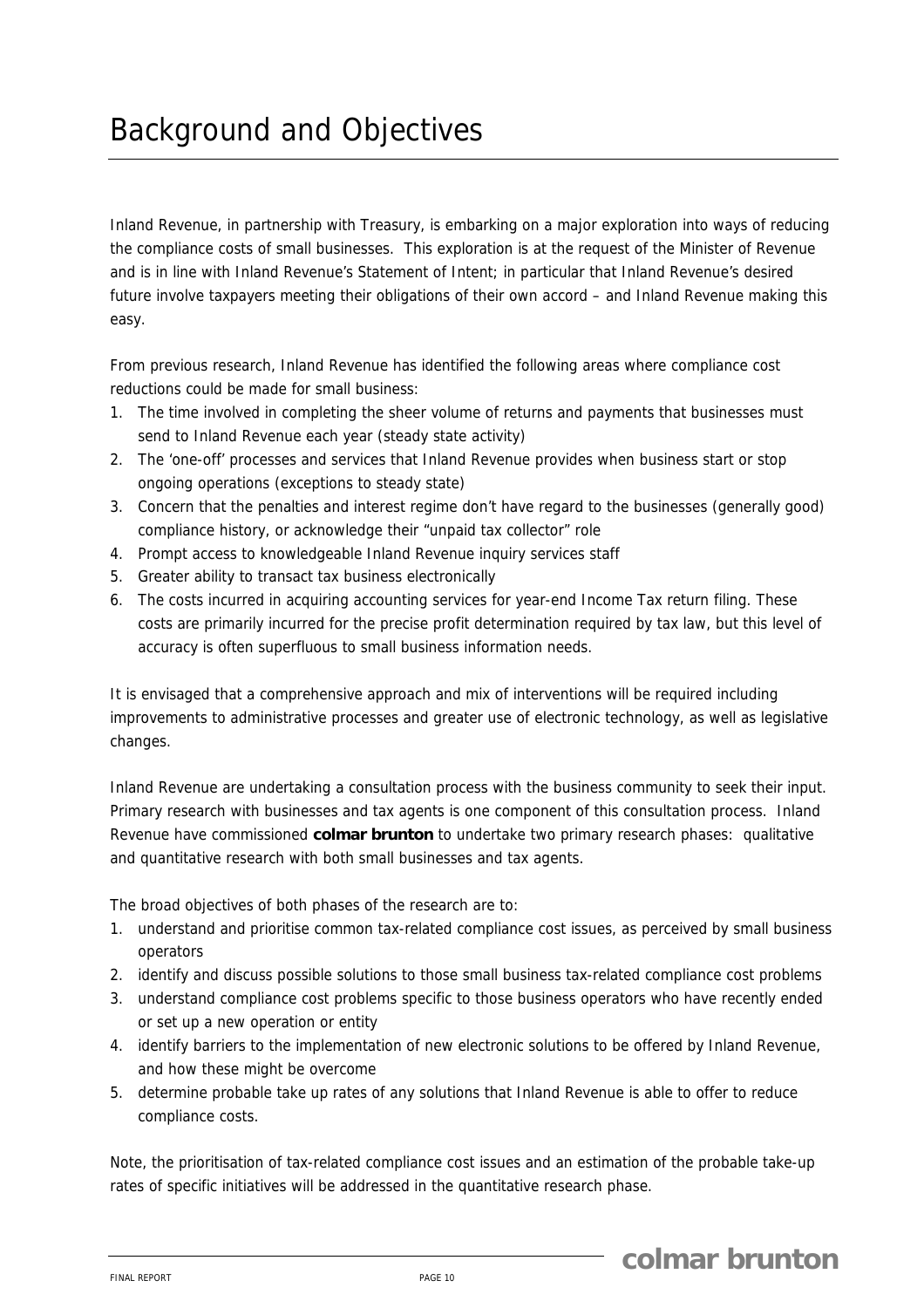This report presents the findings of the qualitative research phase.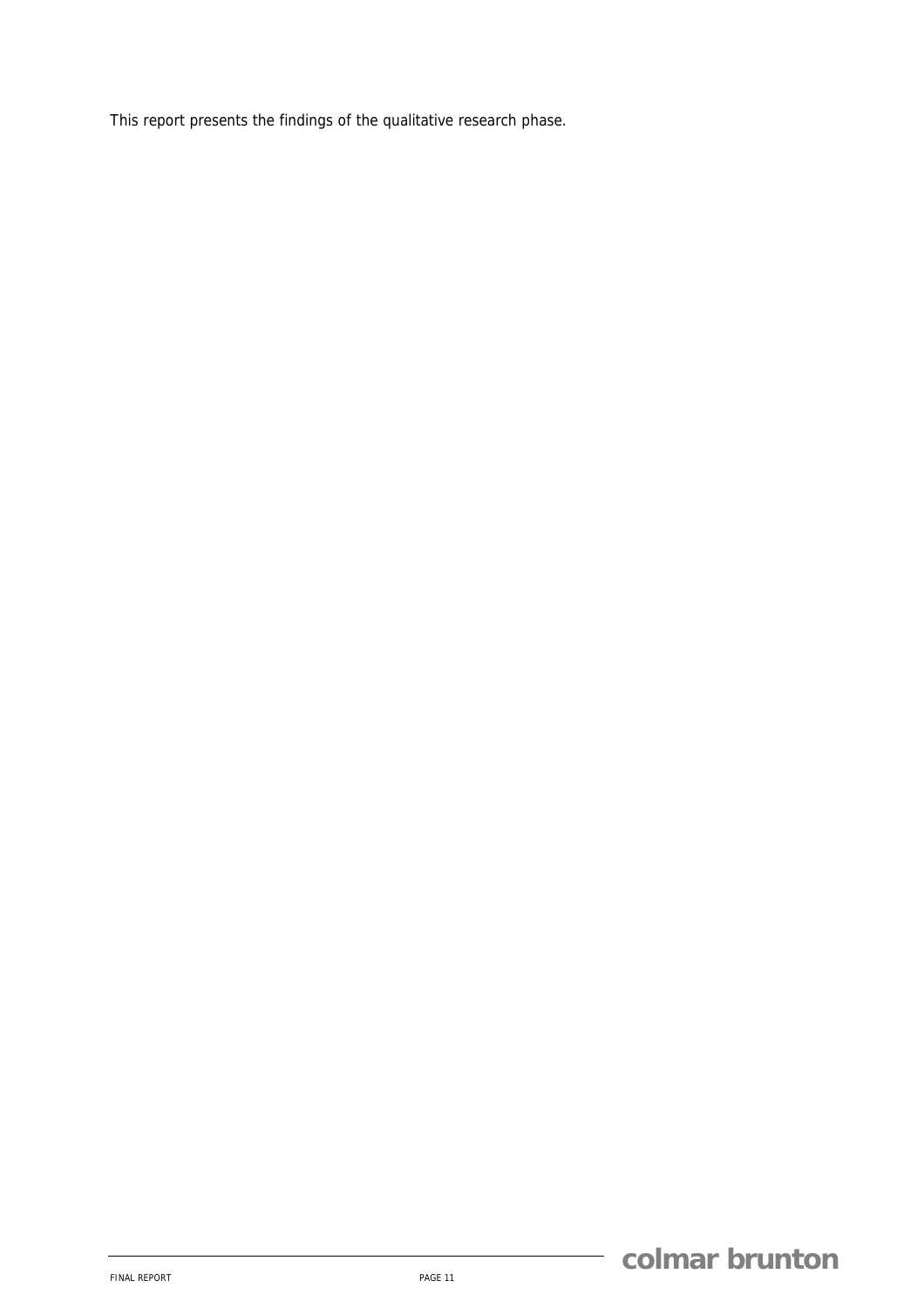# Research Methodology

This research was carried out using a number of qualitative research methods:

- Mini-groups of businesses
- Mini-groups of businesses and tax agents (where possible, a case-study approach was used whereby both a business and their agent participated)
- Solution workshops
- $\bullet$  Individual interviews with tax agents<sup>1</sup>.

Mini-groups consisted of between two and five research participants. Solution workshops consisted of between four and eight research participants. Research participants were recruited using lists provide by Inland Revenue.

In total, the research consisted of 11 mini-groups, five solution workshops, and five individual interviews. Details of the sample are provided in the table below.

| <b>Business Type</b>                                                        | <b>Number of mini-</b><br><b>groups</b> | <b>Number of solution</b><br><b>workshops</b> |
|-----------------------------------------------------------------------------|-----------------------------------------|-----------------------------------------------|
| GST registered payers (between \$100,000 and \$1 million<br>turnover)       |                                         |                                               |
| Larger employers paying FBT (between 5 and 25 employees)                    | $\mathcal{P}$                           |                                               |
| Small employers (less than six employees)                                   | 2                                       |                                               |
| Annual return filers                                                        | $\mathfrak{p}$                          |                                               |
| Recent entry (new employer since or new GST registrant since<br>early 1999) | $\mathfrak{D}$                          |                                               |
| Recent exit (businesses that ceased being employer since early<br>1999)     | 1                                       |                                               |
| Total                                                                       | 11                                      | 5                                             |

All groups were up to 2½ hours in length and were conducted by senior, experienced qualitative researchers from **colmar brunton**.

The qualitative fieldwork was carried out between 31 October and 27 November 2002 in the following areas:

- Whangarei
- Auckland
- **Napier**
- Wairarapa
- Upper Hutt
- **Wellington**

<sup>1</sup> The purpose of these individual interviews with tax agents was twofold. First to test the respondent understanding and interpretation of the draft questionnaire for the quantitative phase in a qualitative setting, and second to check for any additional tax agent issues not already elicited in the qualitative research or covered in the survey questionnaire.